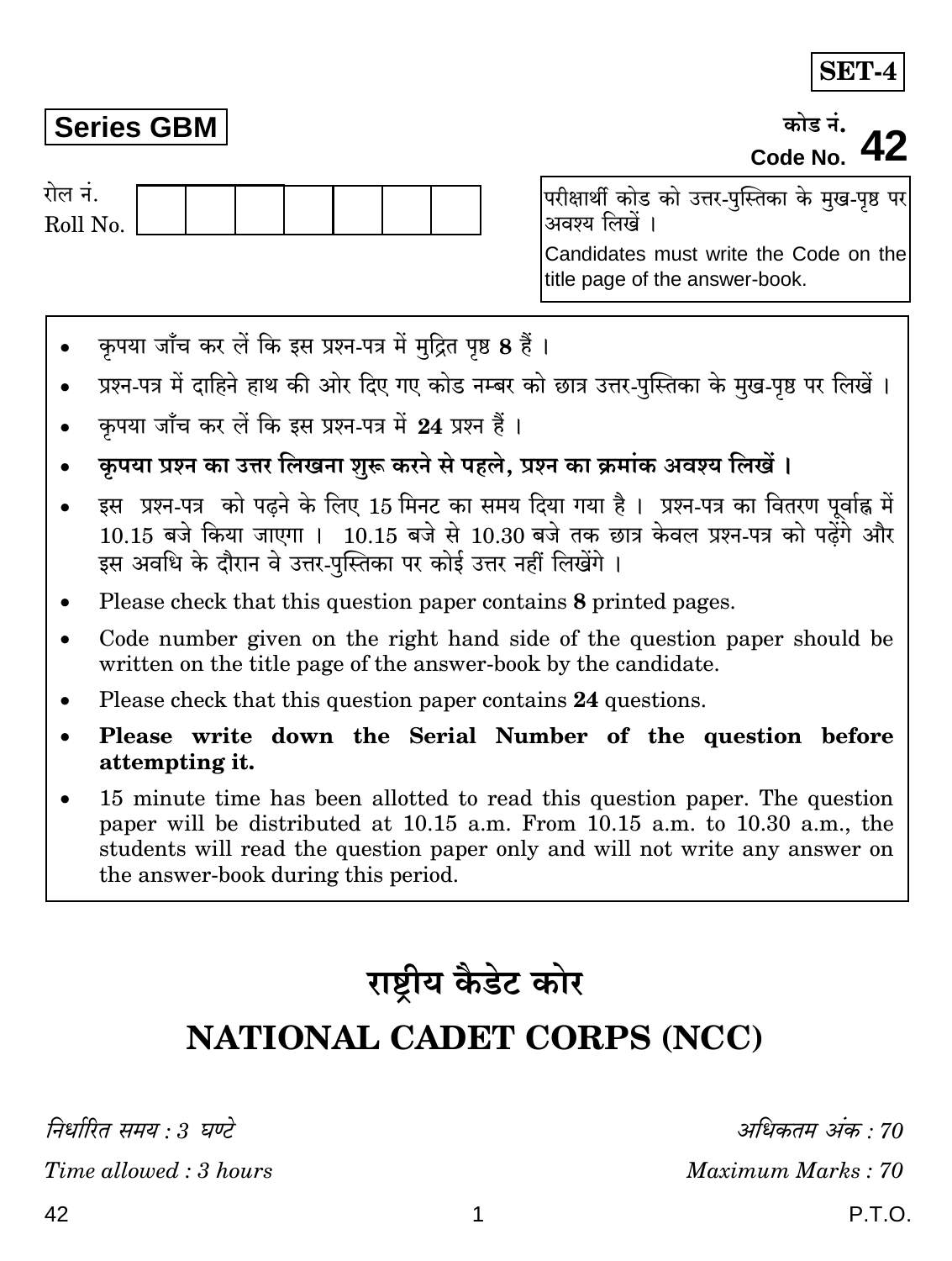सामान्य निर्देश :

- (i) प्रश्न पत्र के ऊपर कुछ ना लिखें ।
- भाग 1 सभी के लिए अनिवार्य है ।  $(ii)$ भाग 2 में से केवल अपने चुने हुए विंग के प्रश्नों के उत्तर दीजिए ।
	- (a) सामान्य विषय : 15 प्रश्न 49 अंक
	- (b) विशिष्ट् विषय : 9 प्रश्न 21 अंक
- नकारात्मक मार्किंग नहीं है ।  $(iii)$
- कैल्कलेटर। इलेक्टॉनिक उपकरण। मोबाइल आदि का इस्तेमाल नहीं करना है ।  $(iv)$
- प्रश्न पत्र पर कोई व्यक्तिगत विवरण न लिखें ।  $(v)$

#### **General Instructions:**

42

- $(i)$ Do not write anything on the question paper.
- Part 1 is compulsory for all.  $(ii)$

In Part 2 answer only the part as per your chosen wing.

- Common Subject: 15 questions 49 marks  $(a)$
- Special Subject :  $9$  questions  $-21$  marks  $(b)$
- $(iii)$ There is no negative marking.
- Use of calculators/electronic gadgetry/mobiles etc. is **not** permitted.  $(iv)$
- Do not write any personal details in the paper.  $(v)$

#### भाग 1 – सामान्य विषय

#### (कुल प्रश्न – 15 और अधिकतम अंक – 49)

#### **PART 1 - COMMON SUBJECT**

#### (Total Questions - 15 and Maximum Marks - 49)

| आत लघु उत्तर : |                                                                                                     | $3 \times 7 = 3$ |
|----------------|-----------------------------------------------------------------------------------------------------|------------------|
|                | Very Short Answer:                                                                                  |                  |
| 1.             | जनरल सल्यूट किन गणमान्य व्यक्तियों को दिया जाता है ?<br>Which dignitaries are given general salute? |                  |
| 2.             | किस कचरे को म्युनिसिपल कचरा भी कहते हैं ?<br>Which waste is classified as municipal waste?          |                  |
| 3.             | संक्षिप्त रूप CFC का पूर्ण रूप लिखिए।<br>Write the full form of the abbreviation CFC.               |                  |

2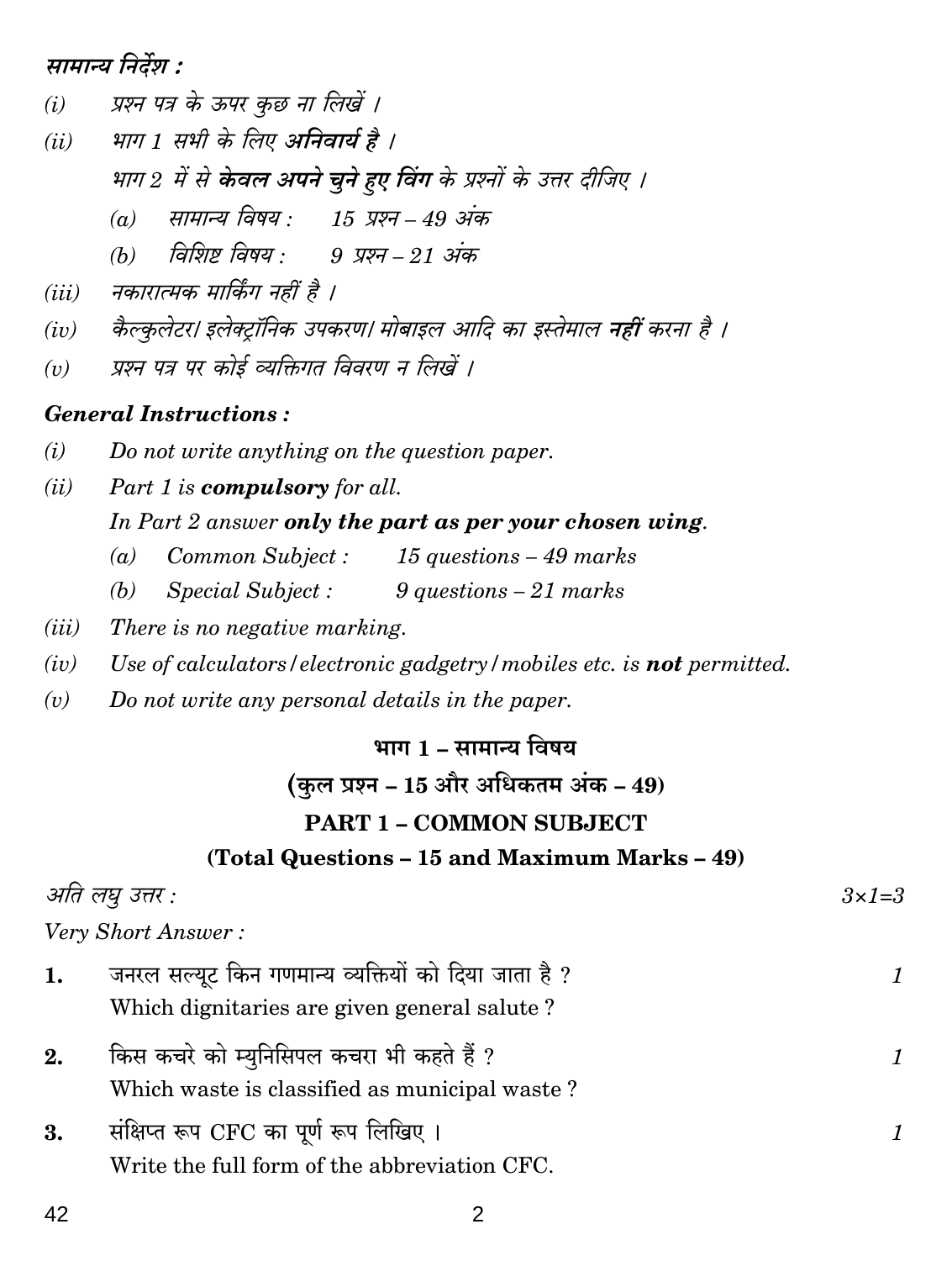लघु उत्तर : **Short Answer:** 

| 4.  | ब्रह्म समाज की स्थापना किसने की ? ब्रह्म समाज के क्या उद्देश्य थे ?                 | $\overline{2}$    |
|-----|-------------------------------------------------------------------------------------|-------------------|
|     | Who founded Brahmo Samaj? What were the aims of Brahmo Samaj?                       |                   |
| 5.  | संक्षिप्त रूप SWOT का पूर्ण रूप लिखिए।                                              | $\overline{2}$    |
|     | Write the full form of the abbreviation SWOT.                                       |                   |
|     | दीर्घ उत्तर – 1 :                                                                   | $4 \times 3 = 12$ |
|     | Long Answer $-1$ :                                                                  |                   |
| 6.  | सविनय अवज्ञा आंदोलन पर संक्षिप्त टिप्पणी लिखिए ।                                    | $\mathfrak{z}$    |
|     | Write a short note on Civil Disobedience Movement.                                  |                   |
| 7.  | खाली हाथ ड्रिल में आगे और पीछे जाने के बुनियादी कदम क्या हैं ?                      | $\mathfrak{Z}$    |
|     | What are the basic steps for pace forward and to the rear in drill without<br>arms? |                   |
| 8.  | अच्छी शूटिंग की बुनियादी अनिवार्यताएँ क्या हैं ?                                    | 3                 |
|     | What are the basic essentials of good shooting?                                     |                   |
| 9.  | आग बुझाने के क्या तरीके हैं ?                                                       | $\mathfrak{z}$    |
|     | What are the methods of fire fighting?                                              |                   |
|     | दीर्घ उत्तर – $2:$                                                                  | $3 \times 4 = 12$ |
|     | Long Answer $-2$ :                                                                  |                   |
|     | 10. शिस्त (निशाना) लेने के सिद्धान्तों को लिखिए।                                    | $\boldsymbol{4}$  |
|     | Enumerate the laws of aiming.                                                       |                   |
| 11. | ग़ैर-सरकारी संगठन (NGO) के प्रकार लिखिए ।                                           | $\overline{4}$    |
|     | Enumerate the types of Non-Governmental Organisations (NGO).                        |                   |
| 12. | जल शुद्धिकरण के किन्हीं चार तरीकों को लिखिए ।                                       | $\boldsymbol{4}$  |
|     | Enumerate any four methods of water purification.                                   |                   |
| 42  | 3                                                                                   | P.T.O.            |

 $2 \times 2 = 4$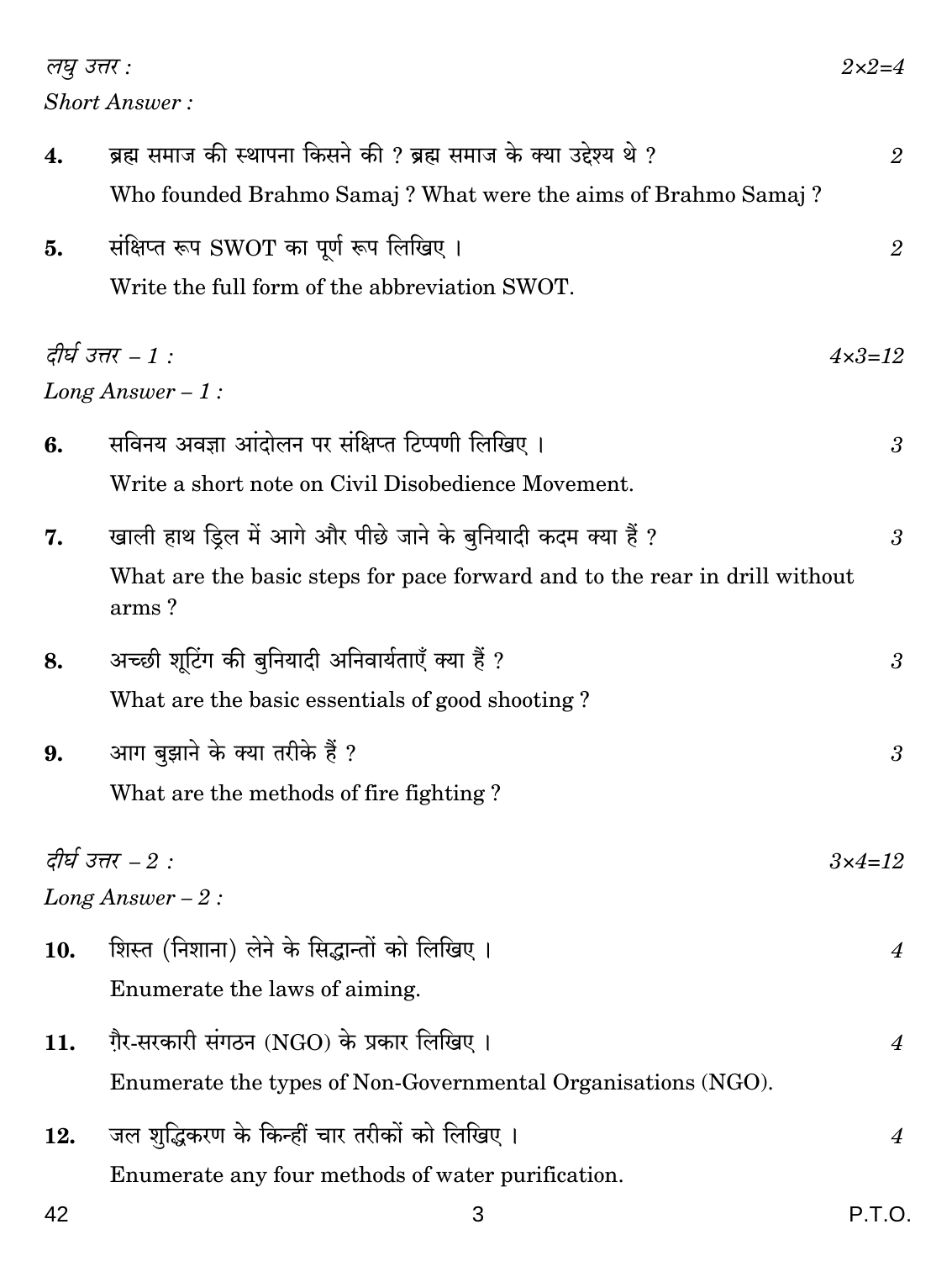निबंधात्मक उत्तर : **Essay Type Answer:** 

| 13. | गार्ड माउंटिंग के दौरान दिए जाने वाले 'वर्ड ऑफ़ कमांड' को सिलसिलेवार लिखिए।            |  |
|-----|----------------------------------------------------------------------------------------|--|
|     | Write the 'words of command' used during the guard mounting in<br>chronological order. |  |

- पारस्परिक संबंधों के प्रकार लिखिए। 14. Enumerate the forms of interpersonal relationships.
- विभिन्न प्रकार की पैरासेलिंग का वर्णन कीजिए। 15. Describe the different types of parasailing.

### भाग 2 - विशिष्ट विषय (स्थल सेना) (कुल प्रश्न – 9 और अधिकतम अंक –  $21$ ) PART 2 - SPECIAL SUBJECT (ARMY) (Total Questions - 9 and Maximum Marks - 21)

|             | अति लघु उत्तर :                                                        | $2\times1=2$   |
|-------------|------------------------------------------------------------------------|----------------|
|             | Very Short Answer:                                                     |                |
| 16.         | ऊर्ध्वाधर अंतराल से आप क्या समझते हैं ?                                | 1              |
|             | What do you understand by Vertical Interval?                           |                |
| 17.         | रेडियो सेट GP-338 मोटोरोला की फ्रीक्वेंसी रेंज लिखिए ।                 | 1              |
|             | Enumerate the frequency range of Radio Set GP-338 Motorola.            |                |
| लघु उत्तर : |                                                                        | $3\times2=6$   |
|             | <b>Short Answer:</b>                                                   |                |
| 18.         | उत्तर (North) के प्रकार लिखिए।                                         | $\overline{2}$ |
|             | Enumerate the types of North.                                          |                |
| 19.         | बेयरिंग (Bearing) के प्रकारों का वर्णन कीजिए ।                         | $\overline{2}$ |
|             | Describe the types of bearings.                                        |                |
| 20.         | ट्रोपोस्कैटर संचार (Troposcatter Communication) से आप क्या समझते हैं ? | $\overline{2}$ |
|             | What do you understand by Troposcatter Communication?                  |                |
|             |                                                                        |                |

6

6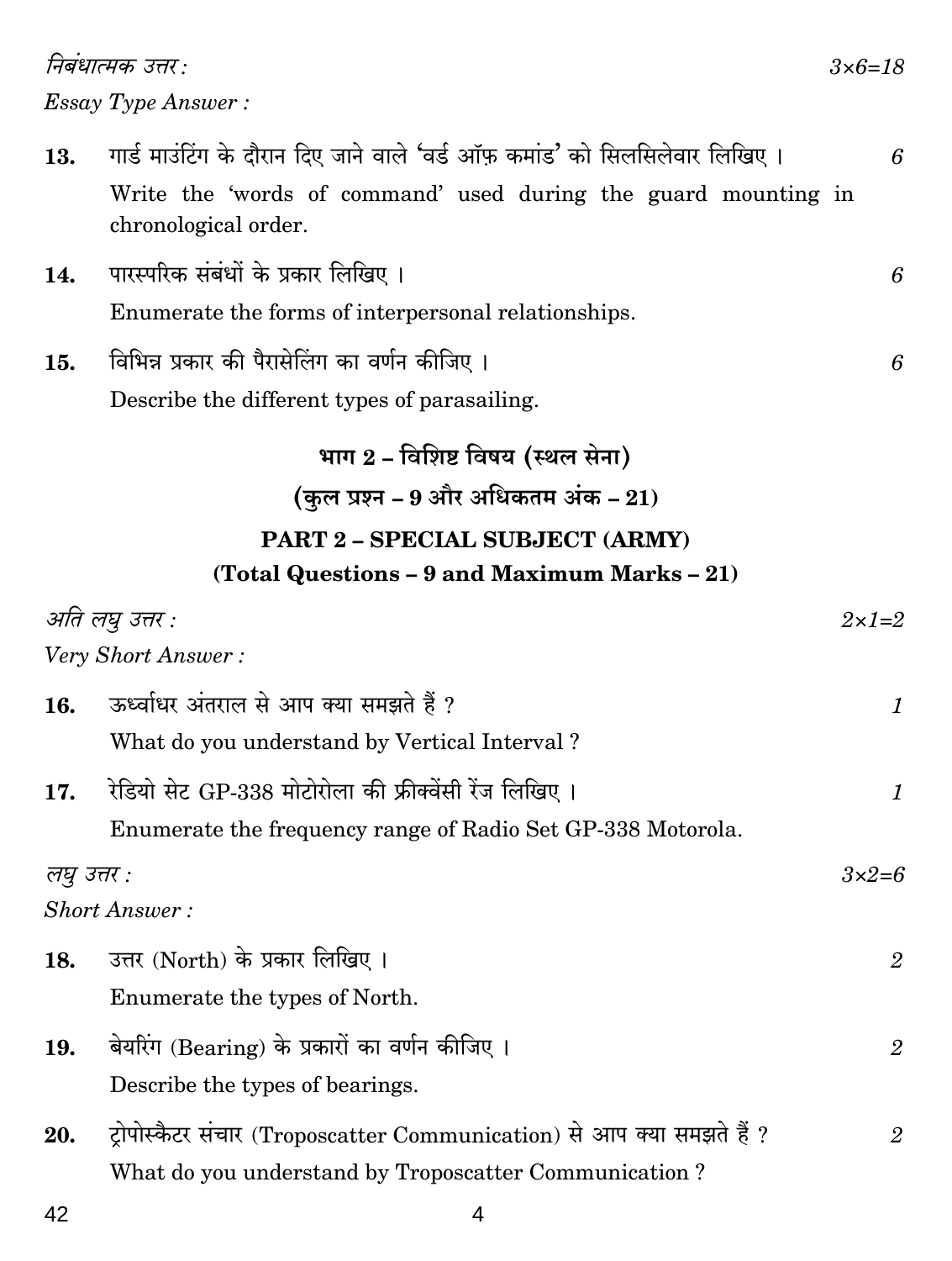| 21. | पदाति सेना (Infantry) की भेद्यताएँ (vulnerabilities) लिखिए।                     | 3             |
|-----|---------------------------------------------------------------------------------|---------------|
|     | Enumerate the vulnerabilities of Infantry.                                      |               |
| 22. | 5.56 mm INSAS राइफल का रेट ऑफ़ फायर लिखिए।                                      | 3             |
|     | Enumerate the rate of fire of 5.56 mm INSAS Rifle.                              |               |
| 23. | भारत-पाकिस्तान युद्ध 1971 के परमवीर चक्र विजेताओं के नाम लिखिए ।                | 3             |
|     | Write the names of Paramveer Chakra awardees during India-Pakistan<br>War 1971. |               |
|     | दीर्घ उत्तर – $2:$                                                              | $1\times 4=4$ |
|     | Long Answer $-2$ :                                                              |               |
| 24. | छदमावरण (Camouflage) के क्या तरीके हैं ?                                        | 4             |

What are the methods of camouflage?

# भाग 2 - विशिष्ट विषय (नौसेना) (कुल प्रश्न - 9 और अधिकतम अंक - 21) PART 2 - SPECIAL SUBJECT (NAVY) (Total Questions - 9 and Maximum Marks - 21)

अति लघु उत्तर :  $2\times1=2$ Very Short Answer:

- बोट मॉडलिंग के संदर्भ में सबसे व्यावहारिक और सक्षम पाल (Rig) कौन-सा है ? 16.  $\mathbf{1}$ In terms of boat modelling, which is the most practical and efficient rig?
- संक्षिप्त रूप SAR का पूर्ण रूप लिखिए । 17.  $\boldsymbol{\mathit{1}}$ Write the full form of the abbreviation SAR.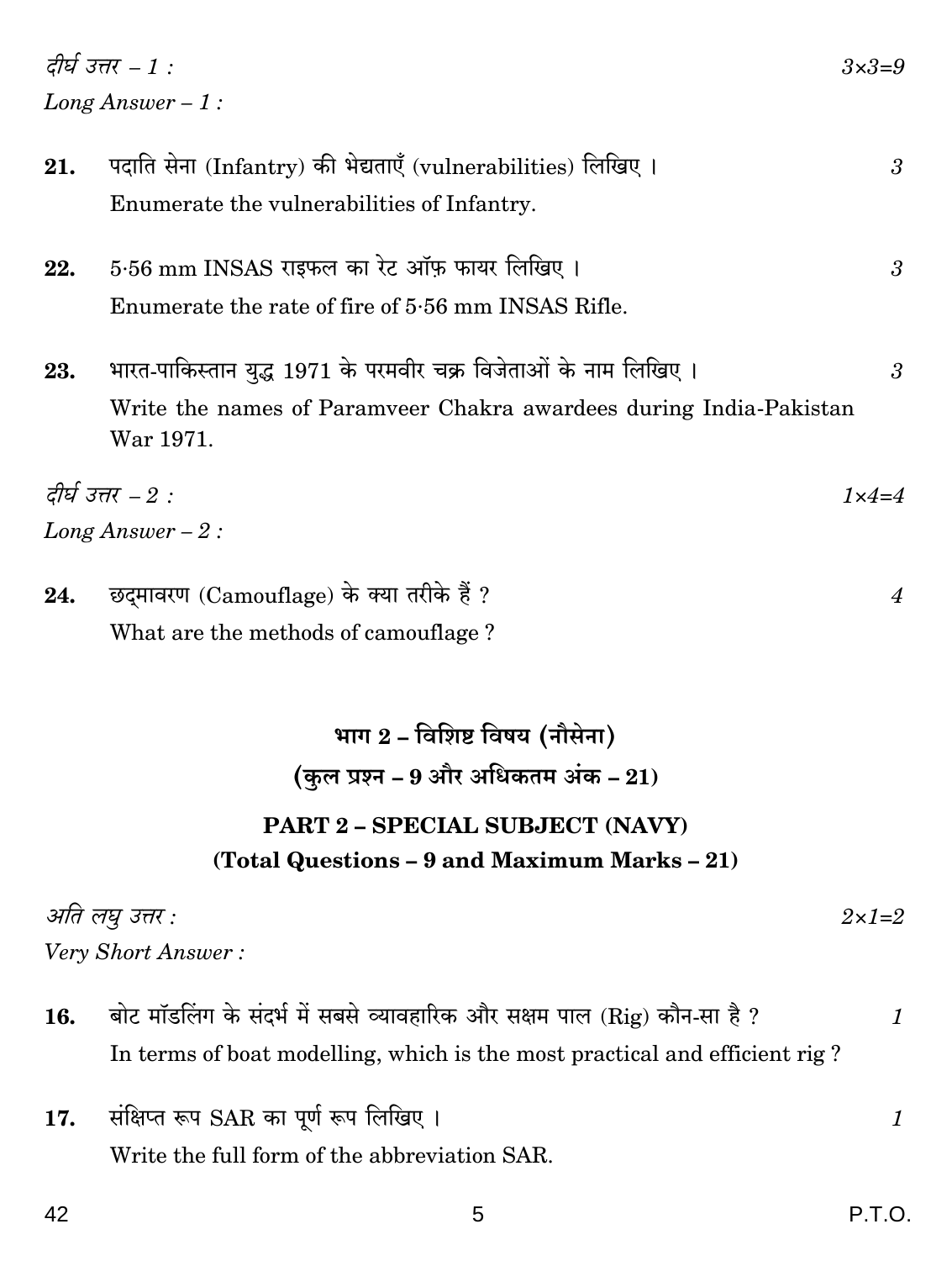| लघु उत्तर : |                      |                                                                                                              | $3\times2=6$         |
|-------------|----------------------|--------------------------------------------------------------------------------------------------------------|----------------------|
|             | <b>Short Answer:</b> |                                                                                                              |                      |
| 18.         |                      | पाल (Sail) कितने प्रकार के होते हैं ?                                                                        | $\overline{2}$       |
|             |                      | Mention the types of sail.                                                                                   |                      |
| 19.         |                      | क्लोज़ हॉल्ड (Close-hauled) पद से आप क्या समझते हैं ?                                                        | $\overline{2}$       |
|             |                      | What do you understand by the term Close-hauled?                                                             |                      |
| 20.         |                      | अग्नि (Fire) के मुख्य तत्त्व कौन-से हैं ?                                                                    | $\mathfrak{2}$       |
|             |                      | What are the main elements of fire?                                                                          |                      |
|             | दीर्घ उत्तर – 1 :    |                                                                                                              | $3\times3=9$         |
|             | Long Answer $-1$ :   |                                                                                                              |                      |
| 21.         |                      | पोतों पर निगरानी (Watch) रखने का क्या तरीका होता है ?                                                        | $\boldsymbol{\beta}$ |
|             |                      | Enumerate the watch system adopted by ships.                                                                 |                      |
| 22.         |                      | नौसेना विमानन (Naval Aviation) की भूमिका पर संक्षिप्त टिप्पणी लिखिए।                                         | 3                    |
|             |                      | Write a short note on the role of Naval Aviation.                                                            |                      |
| 23.         |                      | सेमाफोर (Semaphore) क्या है ? ब्रेक (Break), करेक्ट (Correct) और वेट (Wait) के<br>प्रोसाइन (Prosign) लिखिए । | 3                    |
|             |                      | What is semaphore? Write the prosigns for Break, Correct and Wait.                                           |                      |
|             | दीर्घ उत्तर – $2$ :  |                                                                                                              | $1\times 4=4$        |
|             | Long Answer $-2$ :   |                                                                                                              |                      |
|             |                      | 24. निम्नलिखित पर संक्षिप्त टिप्पणियाँ लिखिए:                                                                | $\boldsymbol{4}$     |
|             | (क)                  | लॉग $(Log)$                                                                                                  |                      |
|             | (ख)                  | ईको साउंडर (Echo Sounder)                                                                                    |                      |
|             | $(\Pi)$              | एनीमोमीटर (Anemometer)                                                                                       |                      |
|             |                      | Write short notes on the following :                                                                         |                      |
|             | (a)                  | Log                                                                                                          |                      |
|             | (b)                  | Echo Sounder                                                                                                 |                      |
|             | (c)                  | Anemometer                                                                                                   |                      |
|             |                      |                                                                                                              |                      |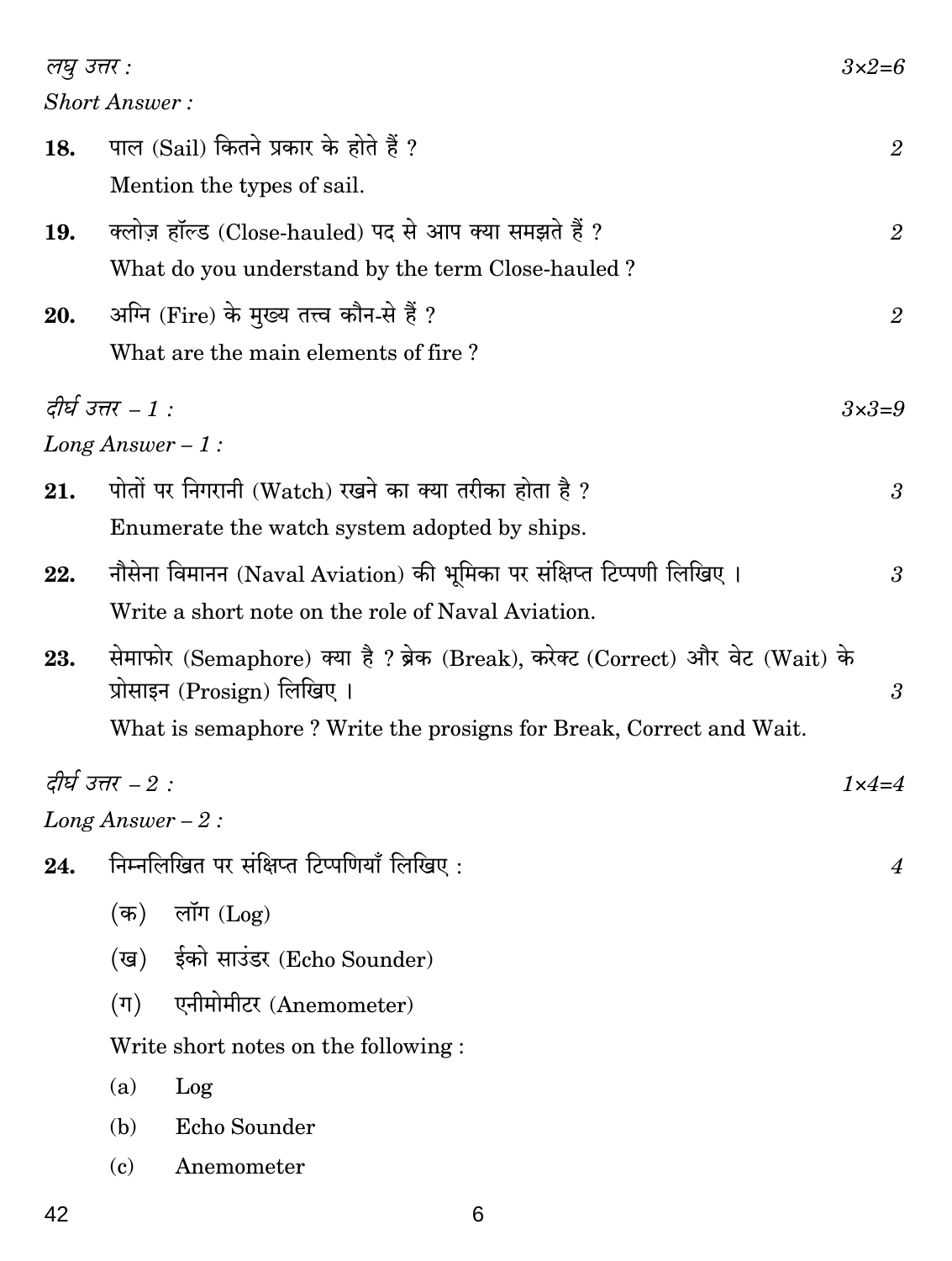## भाग  $2$  – विशिष्ट विषय (वायु-सेना) (कुल प्रश्न – 9 और अधिकतम अंक –  $21)$

#### PART 2 - SPECIAL SUBJECT (AIR FORCE) (Total Questions - 9 and Maximum Marks - 21)

| अति लघु उत्तर :<br>$2\times1=2$                                        |                      |  |
|------------------------------------------------------------------------|----------------------|--|
| Very Short Answer:                                                     |                      |  |
| वायुयान (Aeroplane) का आविष्कार किसने किया ?                           | $\mathcal{I}$        |  |
| Who invented the aeroplane?                                            |                      |  |
| ऑपरेशन सफ़ेद सागर (Operation Safed Sagar) क्या था ?                    | $\mathcal{I}$        |  |
| What was Operation Safed Sagar?                                        |                      |  |
| लघु उत्तर :                                                            | $3\times2=6$         |  |
| <b>Short Answer:</b>                                                   |                      |  |
| लड़ाकू जहाज़ को पहचानने के कोई चार तरीके लिखिए ।                       | $\overline{2}$       |  |
| Enumerate any four methods of fighter aircraft recognition.            |                      |  |
| एरोड्रम रिफरेन्स पॉइंट (Aerodrome Reference Point) को परिभाषित कीजिए । | $\overline{2}$       |  |
| Define Aerodrome Reference Point.                                      |                      |  |
| एक एयरो इंजन के क्या ऑपरेटिंग फेज़िस (Operating Phases) होते हैं ?     | $\overline{2}$       |  |
| Enumerate the operating phases of an aero engine.                      |                      |  |
| दीर्घ उत्तर – 1 :                                                      |                      |  |
| Long Answer $-1$ :                                                     |                      |  |
| एक उड़ते हुए वायुयान पर कौन-से बल कार्य करते हैं ?                     | $\boldsymbol{\beta}$ |  |
| Which all forces act on a flying aircraft?                             |                      |  |
| मानचित्र और चार्ट पर उभरी हुई नक्काशी दर्शाने की विधियाँ लिखिए ।       | 3                    |  |
| Enumerate the methods of indicating relief on maps and charts.         |                      |  |
| एरोमॉडल्स (Aeromodels) कितने प्रकार के होते हैं ?                      | 3                    |  |
| Enumerate the types of aeromodels.                                     |                      |  |
|                                                                        |                      |  |

 $\overline{7}$ 

42

P.T.O.